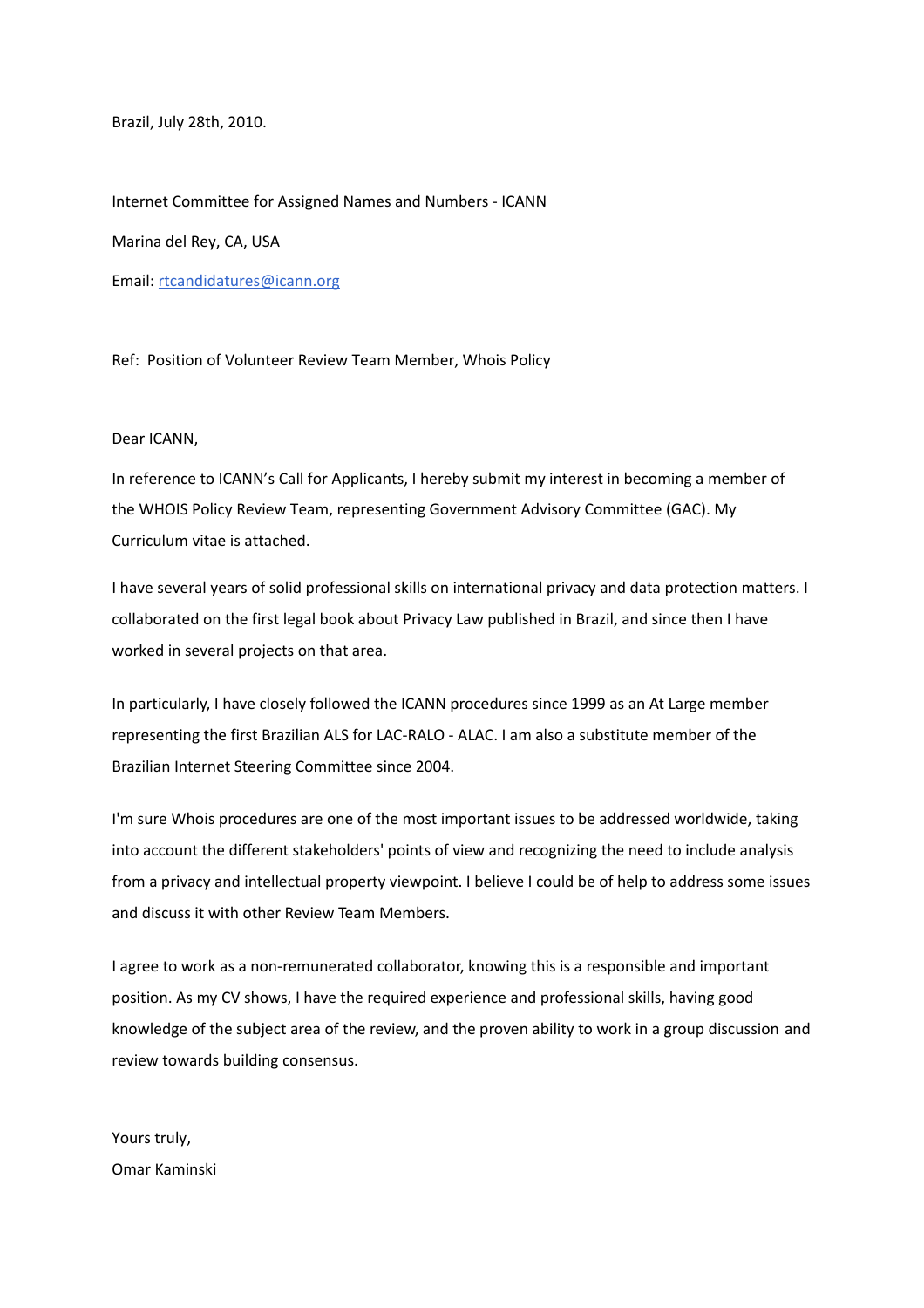**Short Curriculum vitae Omar Kaminski**

## Email: [omar@kaminski.adv.br](mailto:omar@kaminski.adv.br)

## **Personal Information**

Date of Birth: 14/07/1971, in Guarapuava/PR, Brasil Citizenship: Brazilian and Polish Gender: Male Marital Status: single

# **Employment History**

Attourney at Law, self employed, 1994 to present.

### **Education**

High School: Colégio Dom Bosco (1986-1988) University: Faculdade de Direito de Curitiba (1989-1994) Specialist in International Commerce Law (1999) Internet Law course at the Berkman Center for Internet and Society, Harvard Law School (2001) Stay Sharp Program - Computer and Network Security Awareness (SSP-CNSA), SANS (2007). ISO/NBR 27.001, Brazilian Association for Technical Norms (ABNT) (2009)

# **Professional Qualifications**

- Attorney-at-law specialized in Cyberlaw for over 10 years, with emphasis on privacy, copyrights, security, freedom of speech and cybercrimes;

- Substitute member of the Brazilian Internet Steering Committee for two terms (2004 -), representing the scientific and technological community.

- President of the Brazilian Institute of IT and Law (IBDI), based in Recife (2010-2012). Director for Internet (2003-2009). Represents IBDI as the first brazilians At Large Structure (ALS) admitted in the community At Large Internet Corporation for Assigned Names and Numbers (ICANN).

- Legal Adviser of the Brazilian Academic and Research Network CSIRT (CAIS/RNP).

- Creator of the subcommittee for Internet Law (2000-2001), member of Commission for Information